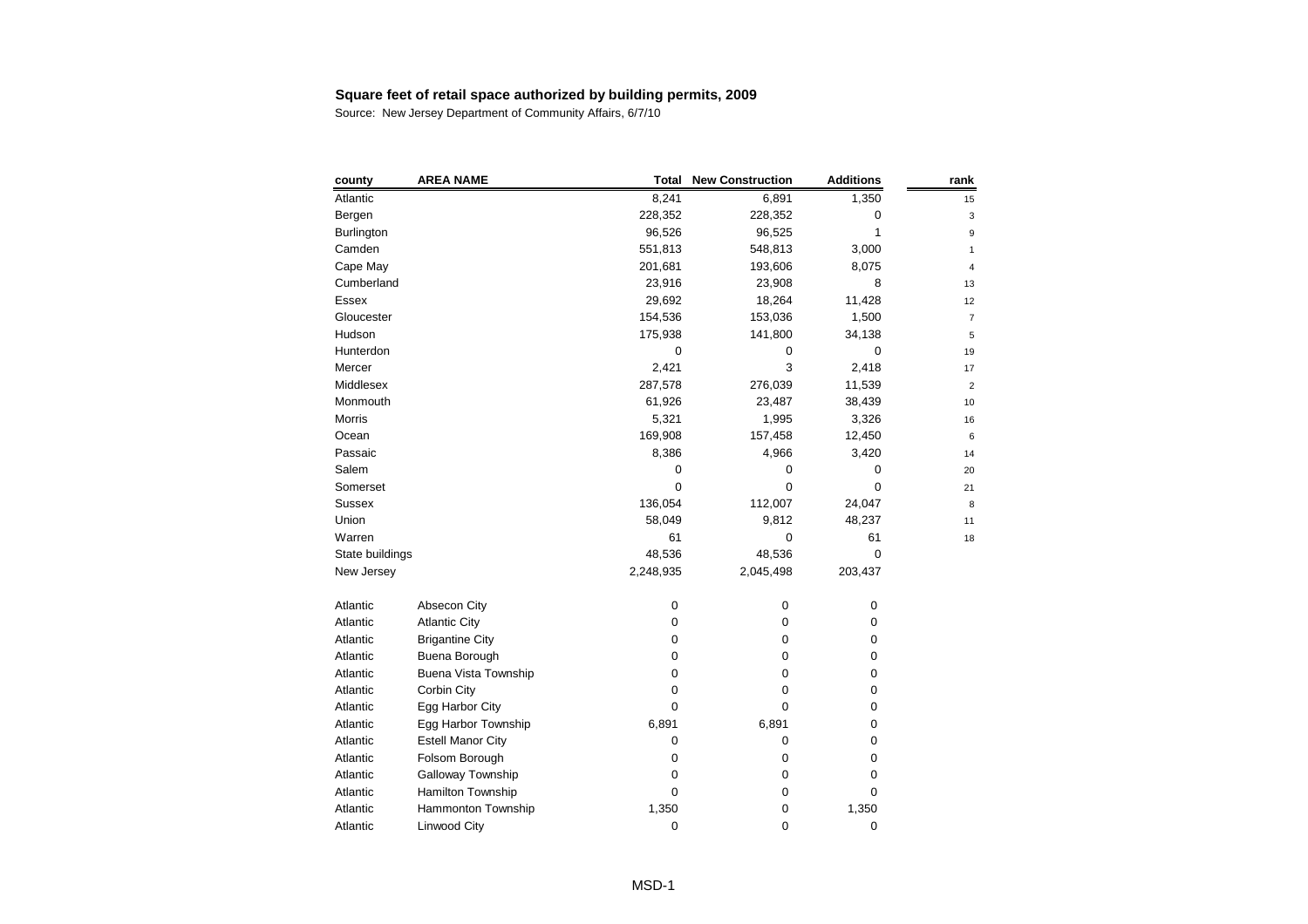| county   | <b>AREA NAME</b>          | Total       | <b>New Construction</b> | <b>Additions</b> | rank |
|----------|---------------------------|-------------|-------------------------|------------------|------|
| Atlantic | <b>Longport City</b>      | 0           | 0                       | 0                |      |
| Atlantic | Margate City              | 0           | 0                       | 0                |      |
| Atlantic | <b>Mullica City</b>       | 0           | 0                       | 0                |      |
| Atlantic | Northfield City           | 0           | 0                       | 0                |      |
| Atlantic | Pleasantville City        | 0           | 0                       | 0                |      |
| Atlantic | Port Republic City        | $\mathbf 0$ | 0                       | 0                |      |
| Atlantic | Somers Point City         | 0           | 0                       | 0                |      |
| Atlantic | Ventnor City              | 0           | 0                       | 0                |      |
| Atlantic | Weymouth Township         | 0           | 0                       | 0                |      |
| Bergen   | Allendale Borough         | 0           | 0                       | 0                |      |
| Bergen   | Alpine Borough            | 0           | 0                       | 0                |      |
| Bergen   | Bergenfield Borough       | 0           | 0                       | 0                |      |
| Bergen   | Bogota Borough            | 0           | 0                       | 0                |      |
| Bergen   | Carlstadt Borough         | 0           | 0                       | 0                |      |
| Bergen   | Cliffside Park Borough    | 0           | 0                       | 0                |      |
| Bergen   | Closter Borough           | $\Omega$    | 0                       | 0                |      |
| Bergen   | Cresskill Borough         | 14,838      | 14,838                  | 0                |      |
| Bergen   | Demarest Borough          | 0           | 0                       | 0                |      |
| Bergen   | Dumont Borough            | 0           | 0                       | 0                |      |
| Bergen   | Elmwood Park Borough      | 0           | 0                       | 0                |      |
| Bergen   | East Rutherford Borough   | 0           | 0                       | 0                |      |
| Bergen   | Edgewater Borough         | 38,730      | 38,730                  | 0                |      |
| Bergen   | Emerson Borough           | 0           | 0                       | 0                |      |
| Bergen   | <b>Englewood City</b>     | 0           | 0                       | 0                |      |
| Bergen   | Englewood Cliffs Borough  | 0           | 0                       | 0                |      |
| Bergen   | Fair Lawn Borough         | 0           | 0                       | 0                |      |
| Bergen   | Fairview Borough          | 0           | 0                       | 0                |      |
| Bergen   | Fort Lee Borough          | 0           | 0                       | 0                |      |
| Bergen   | Franklin Lakes Borough    | 0           | 0                       | 0                |      |
| Bergen   | <b>Garfield City</b>      | 146,613     | 146,613                 | 0                |      |
| Bergen   | Glen Rock Borough         | 0           | 0                       | 0                |      |
| Bergen   | Hackensack City           | 0           | 0                       | 0                |      |
| Bergen   | Harrington Park Borough   | 0           | $\pmb{0}$               | 0                |      |
| Bergen   | Hasbrouck Heights Borough | 0           | $\pmb{0}$               | 0                |      |
| Bergen   | Haworth Borough           | $\mathbf 0$ | 0                       | 0                |      |
| Bergen   | Hillsdale Borough         | 0           | 0                       | 0                |      |
| Bergen   | Ho-Ho-Kus Borough         | 0           | 0                       | 0                |      |
| Bergen   | Leonia Borough            | 0           | 0                       | 0                |      |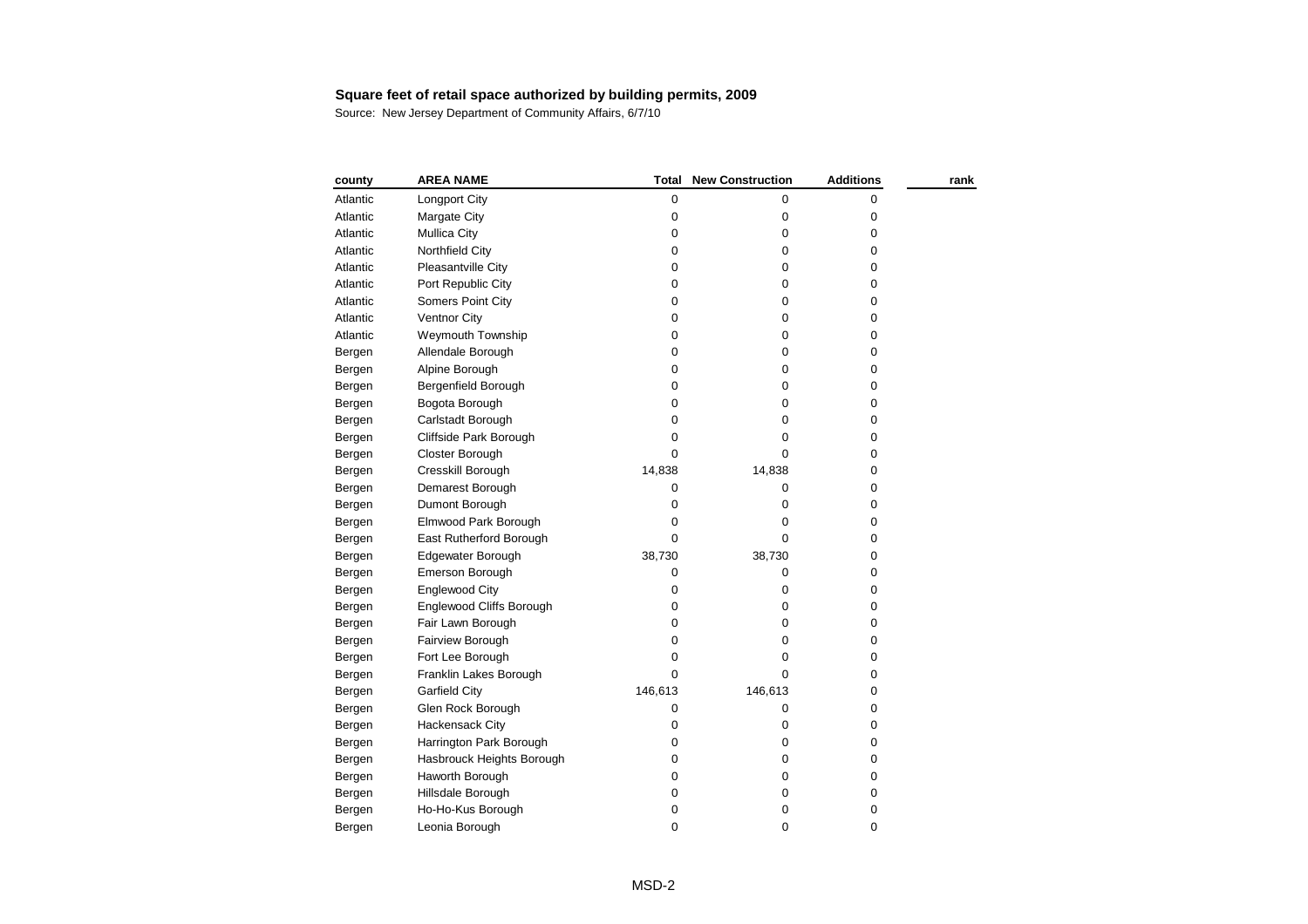| county | <b>AREA NAME</b>           | Total     | <b>New Construction</b> | <b>Additions</b> | rank |
|--------|----------------------------|-----------|-------------------------|------------------|------|
| Bergen | Little Ferry Borough       | 0         | 0                       | 0                |      |
| Bergen | Lodi Borough               | 0         | 0                       | 0                |      |
| Bergen | Lyndhurst Township         | 0         | 0                       | 0                |      |
| Bergen | Mahwah Township            | 0         | 0                       | 0                |      |
| Bergen | Maywood Borough            | 28,171    | 28,171                  | 0                |      |
| Bergen | Midland Park Borough       | 0         | 0                       | 0                |      |
| Bergen | Montvale Borough           | 0         | 0                       | 0                |      |
| Bergen | Moonachie Borough          | 0         | 0                       | 0                |      |
| Bergen | New Milford Borough        | 0         | 0                       | 0                |      |
| Bergen | North Arlington Borough    | 0         | 0                       | 0                |      |
| Bergen | Northvale Borough          | $\pmb{0}$ | 0                       | 0                |      |
| Bergen | Norwood Borough            | 0         | 0                       | 0                |      |
| Bergen | Oakland Borough            | $\pmb{0}$ | 0                       | 0                |      |
| Bergen | Old Tappan Borough         | 0         | 0                       | 0                |      |
| Bergen | Oradell Borough            | 0         | 0                       | 0                |      |
| Bergen | Palisades Park Borough     | 0         | 0                       | 0                |      |
| Bergen | Paramus Borough            | 0         | 0                       | 0                |      |
| Bergen | Park Ridge Borough         | 0         | 0                       | 0                |      |
| Bergen | Ramsey Borough             | 0         | 0                       | 0                |      |
| Bergen | Ridgefield Borough         | $\pmb{0}$ | 0                       | 0                |      |
| Bergen | Ridgefield Park Village    | 0         | 0                       | 0                |      |
| Bergen | Ridgewood Village          | $\pmb{0}$ | 0                       | 0                |      |
| Bergen | River Edge Borough         | 0         | 0                       | 0                |      |
| Bergen | <b>River Vale Township</b> | 0         | 0                       | 0                |      |
| Bergen | Rochelle Park Township     | 0         | 0                       | 0                |      |
| Bergen | Rockleigh Borough          | 0         | 0                       | 0                |      |
| Bergen | Rutherford Borough         | 0         | 0                       | 0                |      |
| Bergen | Saddle Brook Township      | 0         | 0                       | 0                |      |
| Bergen | Saddle River Borough       | 0         | 0                       | 0                |      |
| Bergen | South Hackensack Twp       | 0         | 0                       | 0                |      |
| Bergen | <b>Teaneck Township</b>    | 0         | 0                       | 0                |      |
| Bergen | <b>Tenafly Borough</b>     | 0         | 0                       | 0                |      |
| Bergen | Teterboro Borough          | 0         | 0                       | 0                |      |
| Bergen | Upper Saddle River Borough | 0         | 0                       | 0                |      |
| Bergen | <b>Waldwick Borough</b>    | $\pmb{0}$ | 0                       | 0                |      |
| Bergen | Wallington Borough         | 0         | 0                       | 0                |      |
| Bergen | <b>Washington Township</b> | 0         | 0                       | 0                |      |
| Bergen | Westwood Borough           | 0         | 0                       | 0                |      |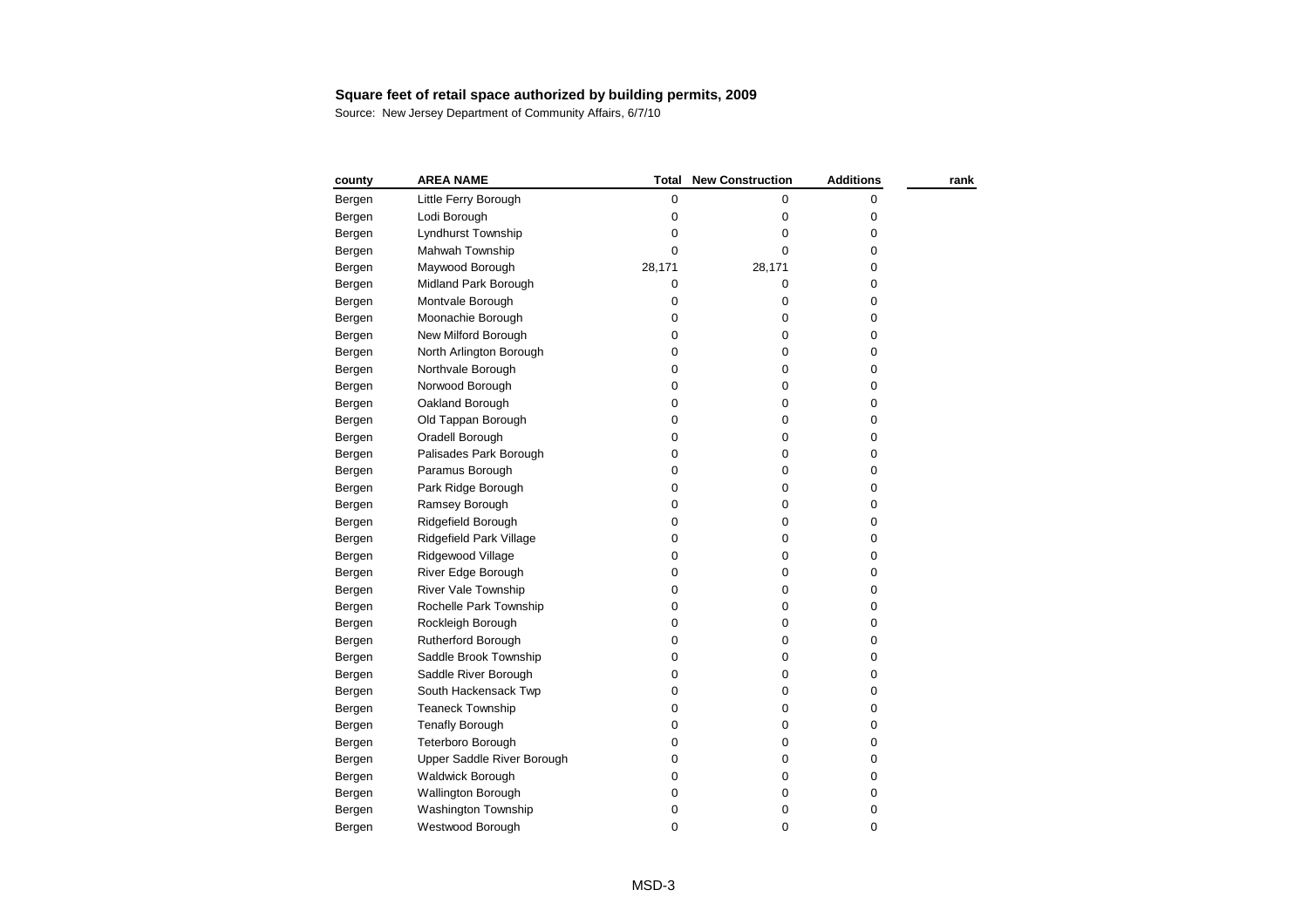| county            | <b>AREA NAME</b>               | Total       | <b>New Construction</b> | <b>Additions</b> | rank |
|-------------------|--------------------------------|-------------|-------------------------|------------------|------|
| Bergen            | Woodcliff Lake Borough         | 0           | 0                       | 0                |      |
| Bergen            | Wood-Ridge Borough             | 0           | $\pmb{0}$               | 0                |      |
| Bergen            | <b>Wyckoff Township</b>        | 0           | 0                       | 0                |      |
| Burlington        | <b>Bass River Township</b>     | 0           | 0                       | 0                |      |
| <b>Burlington</b> | <b>Beverly City</b>            | 0           | 0                       | 0                |      |
| <b>Burlington</b> | <b>Bordentown City</b>         | 13,339      | 13,338                  | 1                |      |
| <b>Burlington</b> | <b>Bordentown Township</b>     | 0           | 0                       | 0                |      |
| Burlington        | <b>Burlington City</b>         | 0           | 0                       | 0                |      |
| <b>Burlington</b> | <b>Burlington Township</b>     | 0           | 0                       | 0                |      |
| <b>Burlington</b> | <b>Chesterfield Township</b>   | 0           | 0                       | 0                |      |
| <b>Burlington</b> | Cinnaminson Township           | 20,279      | 20,279                  | 0                |      |
| <b>Burlington</b> | Delanco Township               | 0           | 0                       | 0                |      |
| <b>Burlington</b> | Delran Township                | 0           | 0                       | 0                |      |
| Burlington        | Eastampton Township            | 0           | 0                       | 0                |      |
| <b>Burlington</b> | <b>Edgewater Park Township</b> | 0           | 0                       | 0                |      |
| <b>Burlington</b> | Evesham Township               | 7,737       | 7,737                   | 0                |      |
| Burlington        | Fieldsboro Borough             | $\mathbf 0$ | $\mathbf 0$             | 0                |      |
| <b>Burlington</b> | <b>Florence Township</b>       | 49,582      | 49,582                  | 0                |      |
| Burlington        | Hainesport Township            | 0           | 0                       | 0                |      |
| <b>Burlington</b> | <b>Lumberton Township</b>      | $\pmb{0}$   | 0                       | 0                |      |
| <b>Burlington</b> | Mansfield Township             | 0           | 0                       | 0                |      |
| <b>Burlington</b> | Maple Shade Borough            | 0           | 0                       | 0                |      |
| <b>Burlington</b> | <b>Medford Township</b>        | 0           | $\mathbf 0$             | 0                |      |
| <b>Burlington</b> | Medford Lakes Borough          | 0           | 0                       | 0                |      |
| <b>Burlington</b> | Moorestown Township            | $\pmb{0}$   | 0                       | 0                |      |
| <b>Burlington</b> | Mount Holly Township           | 0           | 0                       | 0                |      |
| <b>Burlington</b> | Mount Laurel Township          | 5,589       | 5,589                   | 0                |      |
| <b>Burlington</b> | New Hanover Township           | 0           | 0                       | 0                |      |
| Burlington        | North Hanover Township         | 0           | 0                       | 0                |      |
| <b>Burlington</b> | Palmyra Borough                | 0           | $\pmb{0}$               | 0                |      |
| <b>Burlington</b> | Pemberton Borough              | $\pmb{0}$   | $\mathbf 0$             | 0                |      |
| <b>Burlington</b> | Pemberton Township             | 0           | $\pmb{0}$               | 0                |      |
| <b>Burlington</b> | Riverside Township             | 0           | $\pmb{0}$               | 0                |      |
| Burlington        | Riverton Borough               | 0           | $\mathbf 0$             | 0                |      |
| <b>Burlington</b> | Shamong Township               | 0           | $\pmb{0}$               | 0                |      |
| <b>Burlington</b> | Southampton Township           | 0           | $\pmb{0}$               | 0                |      |
| <b>Burlington</b> | Springfield Township           | 0           | 0                       | 0                |      |
| Burlington        | <b>Tabernacle Township</b>     | 0           | 0                       | 0                |      |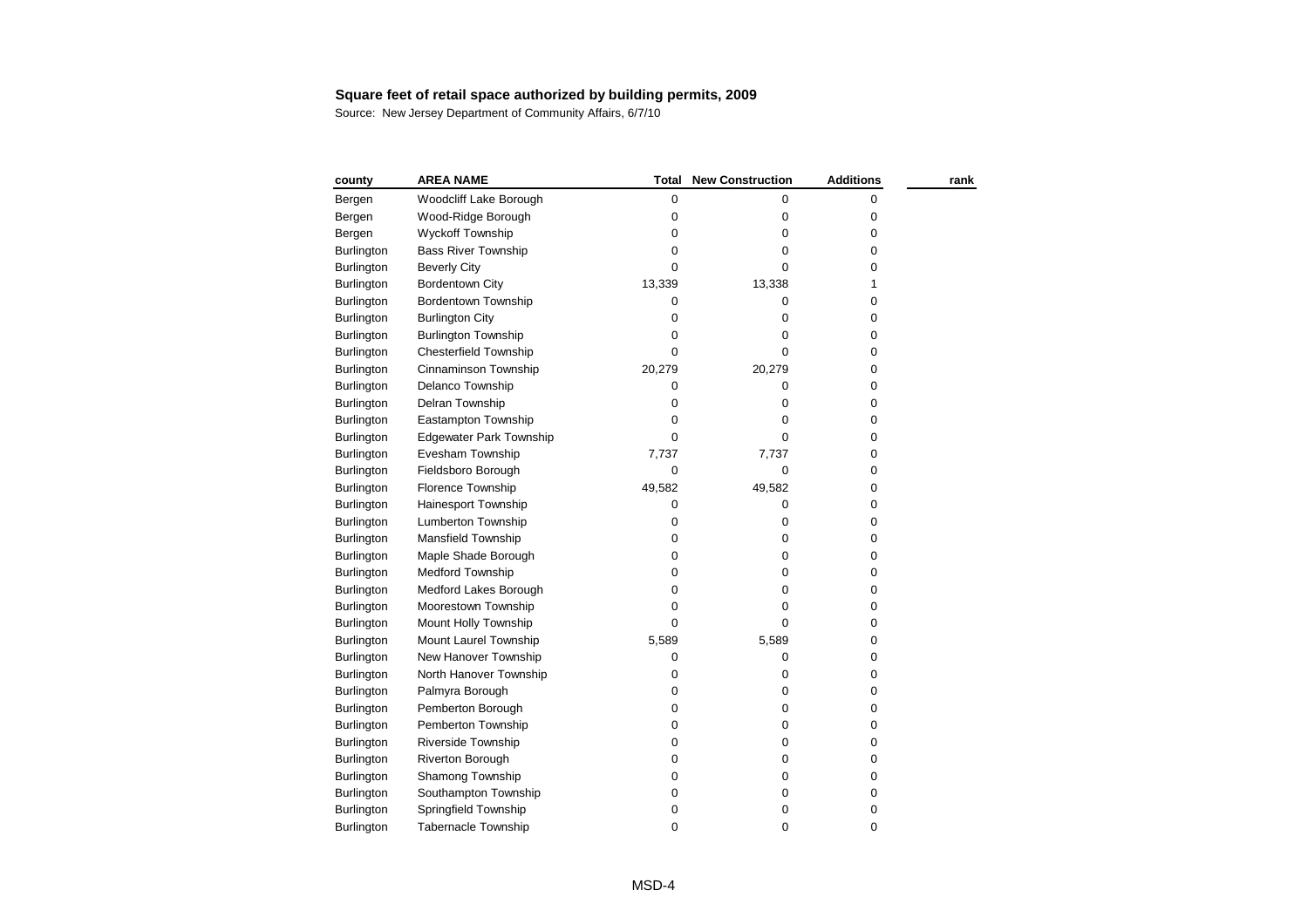| county            | <b>AREA NAME</b>           | Total       | <b>New Construction</b> | <b>Additions</b> | rank |
|-------------------|----------------------------|-------------|-------------------------|------------------|------|
| <b>Burlington</b> | <b>Washington Township</b> | 0           | 0                       | 0                |      |
| <b>Burlington</b> | <b>Westampton Township</b> | 0           | 0                       | 0                |      |
| <b>Burlington</b> | Willingboro Township       | 0           | 0                       | 0                |      |
| <b>Burlington</b> | <b>Woodland Township</b>   | 0           | 0                       | 0                |      |
| Burlington        | Wrightstown Borough        | 0           | 0                       | 0                |      |
| Camden            | Audubon Borough            | 0           | 0                       | 0                |      |
| Camden            | Audubon Park Borough       | 0           | 0                       | 0                |      |
| Camden            | <b>Barrington Borough</b>  | 0           | 0                       | 0                |      |
| Camden            | Bellmawr Borough           | 0           | 0                       | 0                |      |
| Camden            | Berlin Borough             | 0           | 0                       | 0                |      |
| Camden            | <b>Berlin Township</b>     | 0           | 0                       | 0                |      |
| Camden            | Brooklawn Borough          | 0           | 0                       | 0                |      |
| Camden            | Camden City                | 0           | 0                       | 0                |      |
| Camden            | Cherry Hill Township       | 9,975       | 9,975                   | 0                |      |
| Camden            | <b>Chesilhurst Borough</b> | 0           | 0                       | 0                |      |
| Camden            | <b>Clementon Borough</b>   | 0           | 0                       | 0                |      |
| Camden            | Collingswood Borough       | 0           | 0                       | 0                |      |
| Camden            | Gibbsboro Borough          | 0           | 0                       | 0                |      |
| Camden            | Gloucester City            | 0           | 0                       | 0                |      |
| Camden            | Gloucester Township        | 25,670      | 22,670                  | 3,000            |      |
| Camden            | <b>Haddon Township</b>     | 0           | 0                       | 0                |      |
| Camden            | Haddonfield Borough        | 0           | 0                       | 0                |      |
| Camden            | Haddon Heights Borough     | 60          | 60                      | 0                |      |
| Camden            | Hi-nella Borough           | 0           | 0                       | 0                |      |
| Camden            | Laurel Springs Borough     | $\mathbf 0$ | 0                       | 0                |      |
| Camden            | Lawnside Borough           | 0           | 0                       | 0                |      |
| Camden            | Lindenwold Borough         | 0           | 0                       | 0                |      |
| Camden            | Magnolia Borough           | 0           | 0                       | 0                |      |
| Camden            | Merchantville Borough      | 0           | 0                       | 0                |      |
| Camden            | Mount Ephraim Borough      | 0           | 0                       | 0                |      |
| Camden            | Oaklyn Borough             | 0           | 0                       | 0                |      |
| Camden            | Pennsauken Township        | 0           | 0                       | 0                |      |
| Camden            | Pine Hill Borough          | 0           | 0                       | 0                |      |
| Camden            | Pine Valley Borough        | 0           | 0                       | 0                |      |
| Camden            | Runnemede Borough          | 0           | 0                       | 0                |      |
| Camden            | Somerdale Borough          | 347,414     | 347,414                 | 0                |      |
| Camden            | <b>Stratford Borough</b>   | 0           | 0                       | 0                |      |
| Camden            | <b>Tavistock Borough</b>   | 0           | 0                       | 0                |      |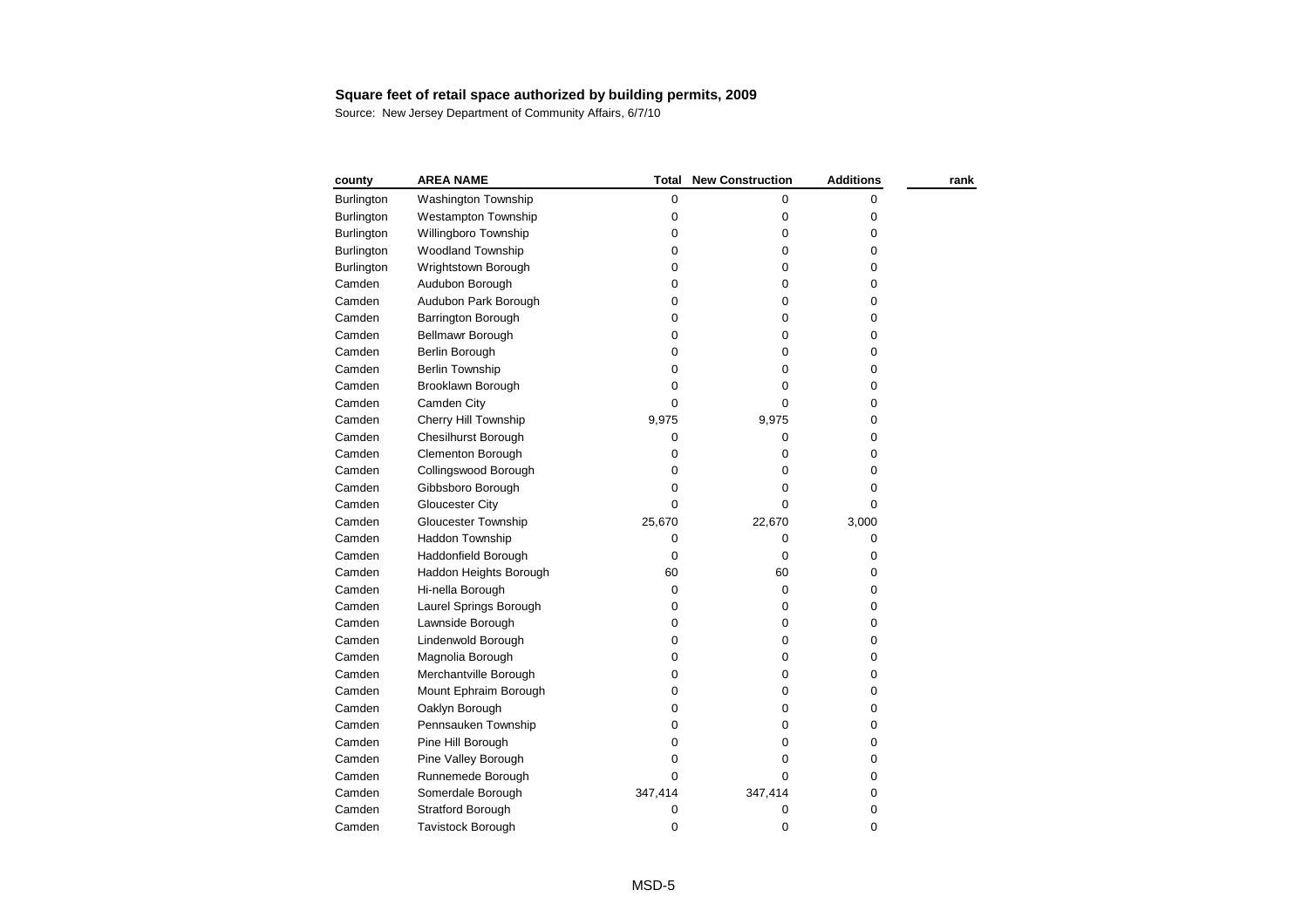| county       | <b>AREA NAME</b>                | Total       | <b>New Construction</b> | <b>Additions</b> | rank |
|--------------|---------------------------------|-------------|-------------------------|------------------|------|
| Camden       | Voorhees Township               | 168,694     | 168,694                 | 0                |      |
| Camden       | Waterford Township              | 0           | 0                       | 0                |      |
| Camden       | Winslow Township                | 0           | 0                       | 0                |      |
| Camden       | Woodlynne Borough               | 0           | 0                       | 0                |      |
| Cape May     | Avalon Borough                  | 0           | 0                       | 0                |      |
| Cape May     | Cape May City                   | 0           | 0                       | 0                |      |
| Cape May     | Cape May Point Borough          | $\mathbf 0$ | 0                       | 0                |      |
| Cape May     | Dennis Township                 | 15,250      | 15,250                  | 0                |      |
| Cape May     | Lower Township                  | 160,203     | 152,590                 | 7,613            |      |
| Cape May     | Middle Township                 | 0           | 0                       | 0                |      |
| Cape May     | North Wildwood City             | 0           | 0                       | 0                |      |
| Cape May     | Ocean City                      | 0           | 0                       | 0                |      |
| Cape May     | Sea Isle City                   | 0           | 0                       | 0                |      |
| Cape May     | Stone Harbor Borough            | $\Omega$    | 0                       | 0                |      |
| Cape May     | <b>Upper Township</b>           | 23,396      | 23,396                  | 0                |      |
| Cape May     | West Cape May Borough           | 0           | 0                       | 0                |      |
| Cape May     | West Wildwood Borough           | 0           | 0                       | 0                |      |
| Cape May     | <b>Wildwood City</b>            | 2,832       | 2,370                   | 462              |      |
| Cape May     | Wildwood Crest Borough          | 0           | 0                       | 0                |      |
| Cape May     | Woodbine Borough                | 0           | 0                       | 0                |      |
| Cumberland   | <b>Bridgeton City</b>           | 9,070       | 9,070                   | 0                |      |
| Cumberland   | <b>Commercial Township</b>      | 0           | 0                       | 0                |      |
| Cumberland   | Deerfield Township              | 0           | 0                       | 0                |      |
| Cumberland   | Downe Township                  | $\pmb{0}$   | 0                       | 0                |      |
| Cumberland   | <b>Fairfield Township</b>       | 0           | 0                       | 0                |      |
| Cumberland   | <b>Greenwich Township</b>       | $\pmb{0}$   | 0                       | 0                |      |
| Cumberland   | <b>Hopewell Township</b>        | $\pmb{0}$   | 0                       | 0                |      |
| Cumberland   | Lawrence Township               | 0           | 0                       | 0                |      |
| Cumberland   | Maurice River Township          | 0           | 0                       | 0                |      |
| Cumberland   | Millville City                  | 0           | 0                       | 0                |      |
| Cumberland   | Shiloh Borough                  | 0           | 0                       | 0                |      |
| Cumberland   | <b>Stow Creek Township</b>      | 0           | 0                       | 0                |      |
| Cumberland   | <b>Upper Deerfield Township</b> | 0           | 0                       | 0                |      |
| Cumberland   | <b>Vineland City</b>            | 14,846      | 14,838                  | 8                |      |
| Essex        | <b>Belleville Town</b>          | 1,196       | 1,196                   | 0                |      |
| Essex        | <b>Bloomfield Township</b>      | 0           | 0                       | 0                |      |
| <b>Essex</b> | Caldwell Township               | 0           | 0                       | 0                |      |
| Essex        | Cedar Grove Township            | 0           | 0                       | 0                |      |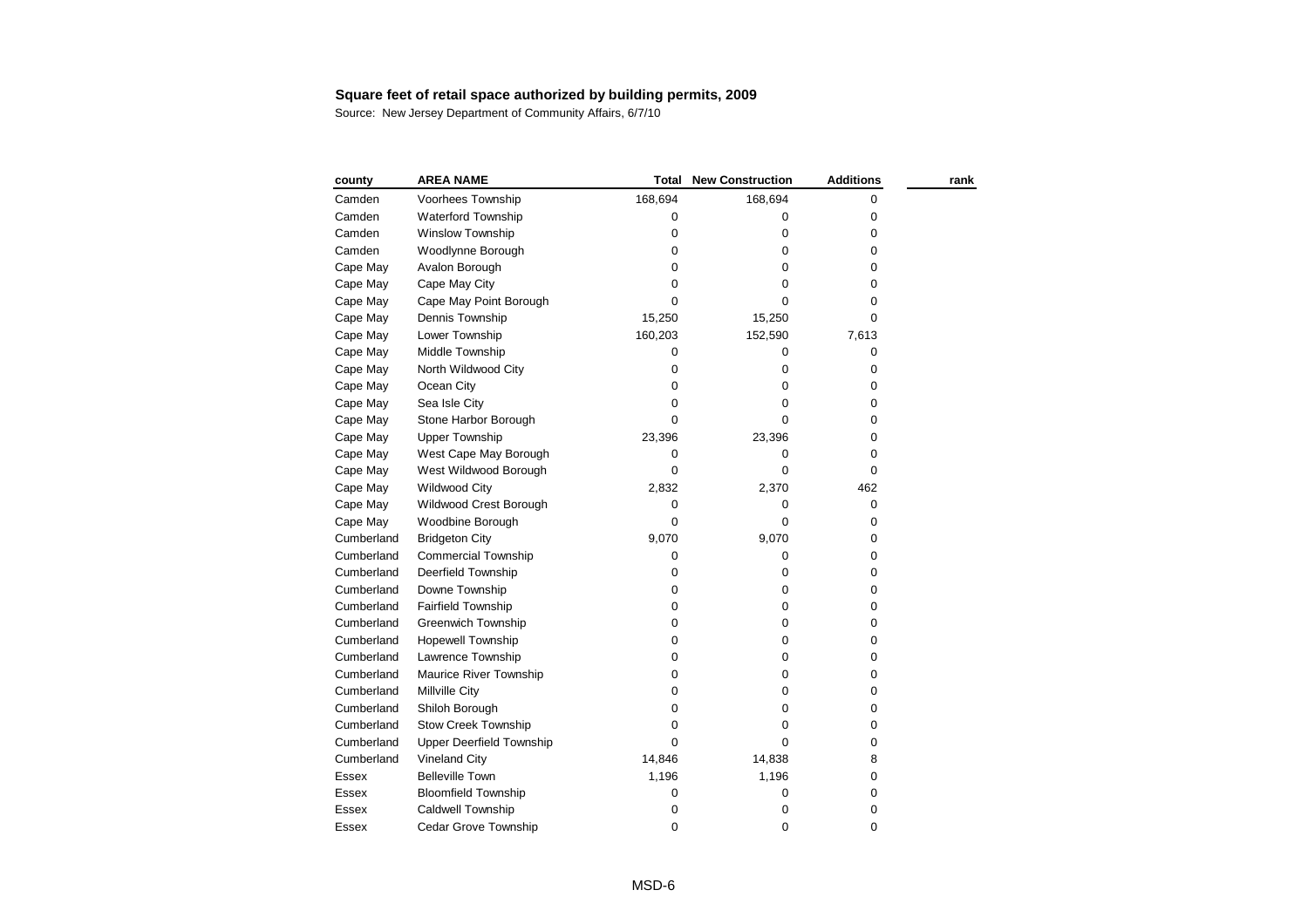| county       | <b>AREA NAME</b>            | <b>Total</b> | <b>New Construction</b> | <b>Additions</b> | rank |
|--------------|-----------------------------|--------------|-------------------------|------------------|------|
| Essex        | East Orange City            | 0            | 0                       | 0                |      |
| <b>Essex</b> | <b>Essex Fells Township</b> | 0            | 0                       | 0                |      |
| <b>Essex</b> | Fairfield Township          | 0            | 0                       | 0                |      |
| <b>Essex</b> | Glen Ridge Borough          | 0            | 0                       | 0                |      |
| <b>Essex</b> | Irvington Township          | 0            | 0                       | 0                |      |
| Essex        | Livingston Township         | 0            | 0                       | 0                |      |
| <b>Essex</b> | Maplewood Township          | 0            | 0                       | 0                |      |
| Essex        | Millburn Township           | 0            | 0                       | 0                |      |
| Essex        | Montclair Township          | 0            | 0                       | 0                |      |
| Essex        | Newark City                 | 26,588       | 17,068                  | 9,520            |      |
| Essex        | North Caldwell Borough      | 0            | 0                       | 0                |      |
| Essex        | Nutley Township             | 0            | 0                       | 0                |      |
| Essex        | City of Orange Township     | 1,908        | $\pmb{0}$               | 1,908            |      |
| Essex        | Roseland Borough            | 0            | 0                       | 0                |      |
| <b>Essex</b> | South Orange Village        | 0            | 0                       | 0                |      |
| <b>Essex</b> | Verona Township             | 0            | 0                       | 0                |      |
| Essex        | West Caldwell Township      | 0            | 0                       | 0                |      |
| <b>Essex</b> | West Orange Township        | 0            | 0                       | 0                |      |
| Gloucester   | Clayton Borough             | 0            | 0                       | 0                |      |
| Gloucester   | Deptford Township           | 6,277        | 6,277                   | 0                |      |
| Gloucester   | East Greenwich Township     | 0            | 0                       | 0                |      |
| Gloucester   | <b>Elk Township</b>         | 0            | 0                       | 0                |      |
| Gloucester   | Franklin Township           | 0            | 0                       | 0                |      |
| Gloucester   | Glassboro Borough           | 0            | $\pmb{0}$               | 0                |      |
| Gloucester   | <b>Greenwich Township</b>   | 0            | 0                       | 0                |      |
| Gloucester   | Harrison Township           | $\mathbf 0$  | 0                       | 0                |      |
| Gloucester   | Logan Township              | 0            | 0                       | 0                |      |
| Gloucester   | Mantua Township             | 0            | 0                       | 0                |      |
| Gloucester   | Monroe Township             | 5,100        | 5,100                   | 0                |      |
| Gloucester   | National Park Borough       | 0            | 0                       | 0                |      |
| Gloucester   | Newfield Borough            | 0            | 0                       | 0                |      |
| Gloucester   | Paulsboro Borough           | 0            | 0                       | 0                |      |
| Gloucester   | Pitman Borough              | 0            | $\pmb{0}$               | 0                |      |
| Gloucester   | South Harrison Township     | 0            | 0                       | 0                |      |
| Gloucester   | Swedesborough Borough       | 0            | 0                       | 0                |      |
| Gloucester   | Washington Township         | 141,659      | 141,659                 | 0                |      |
| Gloucester   | Wenonah Borough             | 0            | 0                       | 0                |      |
| Gloucester   | West Deptford Township      | 0            | 0                       | 0                |      |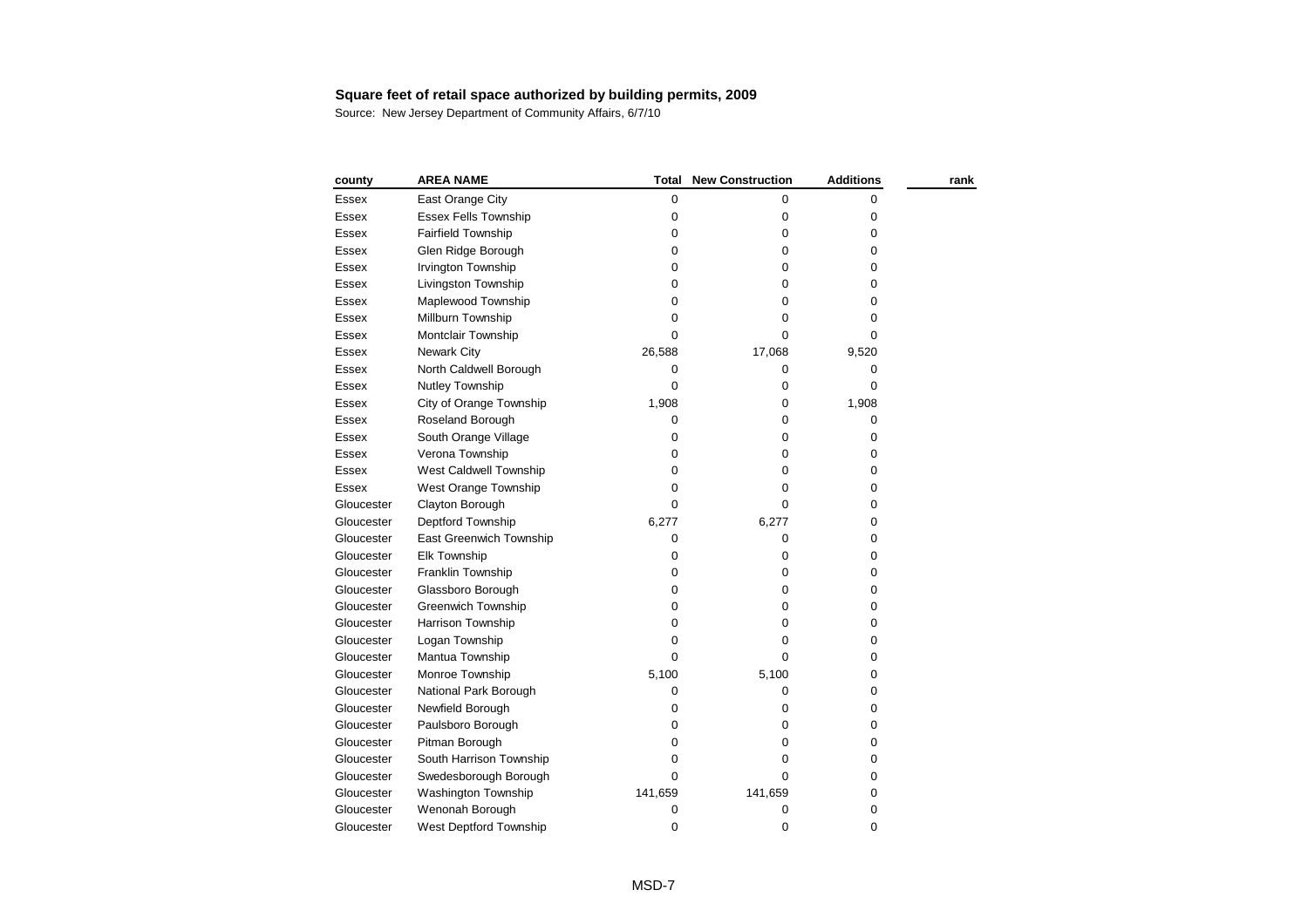| county     | <b>AREA NAME</b>          | <b>Total</b> | <b>New Construction</b> | <b>Additions</b> | rank |
|------------|---------------------------|--------------|-------------------------|------------------|------|
| Gloucester | Westville Borough         | 0            | 0                       | 0                |      |
| Gloucester | <b>Woodbury City</b>      | 0            | 0                       | 0                |      |
| Gloucester | Woodbury Heights Borough  | 0            | 0                       | 0                |      |
| Gloucester | <b>Woolwich Township</b>  | 1,500        | $\mathbf 0$             | 1,500            |      |
| Hudson     | <b>Bayonne City</b>       | 136,400      | 136,400                 | 0                |      |
| Hudson     | East Newark Borough       | 0            | 0                       | 0                |      |
| Hudson     | <b>Guttenberg Town</b>    | 0            | 0                       | 0                |      |
| Hudson     | <b>Harrison Town</b>      | 0            | 0                       | 0                |      |
| Hudson     | Hoboken City              | 0            | $\Omega$                | 0                |      |
| Hudson     | Jersey City               | 5,400        | 5,400                   | 0                |      |
| Hudson     | Kearny Town               | 0            | 0                       | 0                |      |
| Hudson     | North Bergen Township     | $\mathbf 0$  | $\pmb{0}$               | 0                |      |
| Hudson     | Secaucus Town             | 34,138       | $\pmb{0}$               | 34,138           |      |
| Hudson     | Union City                | 0            | 0                       | 0                |      |
| Hudson     | Weehawken Township        | 0            | $\pmb{0}$               | 0                |      |
| Hudson     | West New York Town        | 0            | 0                       | 0                |      |
| Hunterdon  | Alexandria Township       | 0            | $\pmb{0}$               | 0                |      |
| Hunterdon  | Bethlehem Township        | $\pmb{0}$    | $\pmb{0}$               | 0                |      |
| Hunterdon  | <b>Bloomsbury Borough</b> | $\pmb{0}$    | $\pmb{0}$               | 0                |      |
| Hunterdon  | Califon Borough           | 0            | 0                       | 0                |      |
| Hunterdon  | <b>Clinton Town</b>       | $\pmb{0}$    | 0                       | 0                |      |
| Hunterdon  | Clinton Township          | 0            | 0                       | 0                |      |
| Hunterdon  | Delaware Township         | 0            | 0                       | 0                |      |
| Hunterdon  | East Amwell Township      | $\pmb{0}$    | $\pmb{0}$               | 0                |      |
| Hunterdon  | Flemington Borough        | $\mathbf 0$  | $\pmb{0}$               | 0                |      |
| Hunterdon  | Franklin Township         | 0            | 0                       | 0                |      |
| Hunterdon  | Frenchtown Borough        | 0            | $\pmb{0}$               | 0                |      |
| Hunterdon  | Glen Gardner Borough      | 0            | 0                       | 0                |      |
| Hunterdon  | Hampton Borough           | $\pmb{0}$    | 0                       | 0                |      |
| Hunterdon  | High Bridge Borough       | $\pmb{0}$    | $\pmb{0}$               | 0                |      |
| Hunterdon  | <b>Holland Township</b>   | 0            | 0                       | 0                |      |
| Hunterdon  | Kingwood Township         | 0            | 0                       | 0                |      |
| Hunterdon  | Lambertville City         | $\pmb{0}$    | $\pmb{0}$               | 0                |      |
| Hunterdon  | Lebanon Borough           | $\pmb{0}$    | 0                       | 0                |      |
| Hunterdon  | Lebanon Township          | 0            | 0                       | 0                |      |
| Hunterdon  | Milford Borough           | 0            | 0                       | 0                |      |
| Hunterdon  | Raritan Township          | 0            | 0                       | 0                |      |
| Hunterdon  | Readington Township       | 0            | 0                       | 0                |      |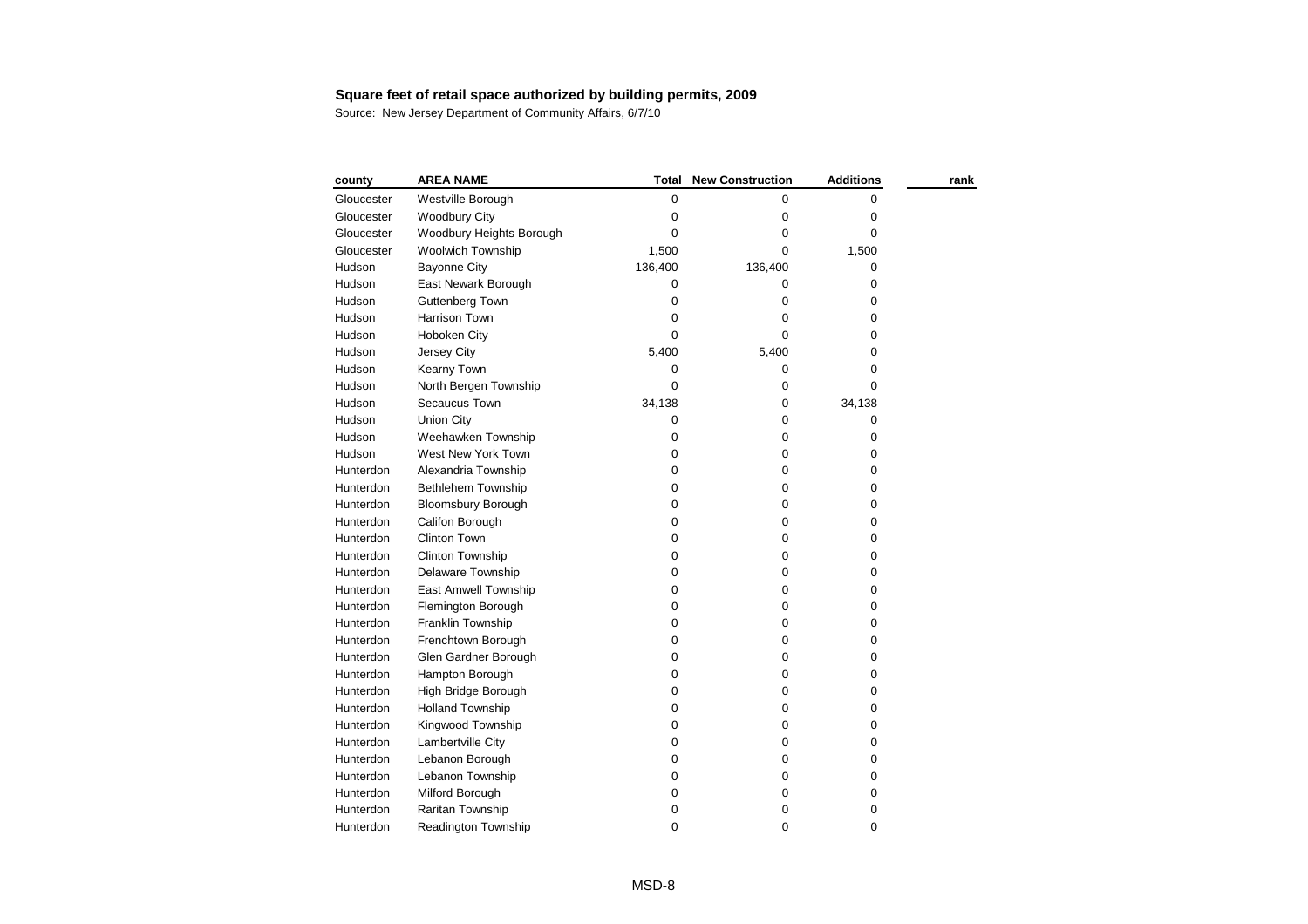| county    | <b>AREA NAME</b>             | Total       | <b>New Construction</b> | <b>Additions</b> | rank |
|-----------|------------------------------|-------------|-------------------------|------------------|------|
| Hunterdon | Stockton Borough             | 0           | 0                       | 0                |      |
| Hunterdon | Tewksbury Township           | 0           | 0                       | 0                |      |
| Hunterdon | Union Township               | 0           | 0                       | 0                |      |
| Hunterdon | West Amwell Township         | 0           | 0                       | 0                |      |
| Mercer    | East Windsor Township        | 0           | 0                       | 0                |      |
| Mercer    | Ewing Township               | 0           | 0                       | 0                |      |
| Mercer    | Hamilton Township            | $\mathbf 0$ | 0                       | 0                |      |
| Mercer    | Hightstown Borough           | 0           | 0                       | 0                |      |
| Mercer    | Hopewell Borough             | 0           | 0                       | 0                |      |
| Mercer    | <b>Hopewell Township</b>     | 0           | 0                       | 0                |      |
| Mercer    | Lawrence Township            | 2,418       | 0                       | 2,418            |      |
| Mercer    | Pennington Borough           | 0           | 0                       | 0                |      |
| Mercer    | Princeton Borough            | 0           | 0                       | 0                |      |
| Mercer    | Princeton Township           | 0           | 0                       | 0                |      |
| Mercer    | <b>Trenton City</b>          | 0           | 0                       | 0                |      |
| Mercer    | Robbinsville Township        | 0           | 0                       | 0                |      |
| Mercer    | West Windsor Township        | 3           | 3                       | 0                |      |
| Middlesex | Carteret Borough             | 0           | 0                       | 0                |      |
| Middlesex | Cranbury Township            | 0           | 0                       | 0                |      |
| Middlesex | Dunellen Borough             | 0           | 0                       | 0                |      |
| Middlesex | East Brunswick Township      | 0           | 0                       | 0                |      |
| Middlesex | Edison Township              | 161,284     | 161,284                 | 0                |      |
| Middlesex | Helmetta Borough             | 0           | 0                       | 0                |      |
| Middlesex | <b>Highland Park Borough</b> | 0           | 0                       | 0                |      |
| Middlesex | Jamesburg Borough            | $\Omega$    | 0                       | 0                |      |
| Middlesex | Old Bridge Township          | 17,236      | 17,236                  | 0                |      |
| Middlesex | Metuchen Borough             | 0           | 0                       | 0                |      |
| Middlesex | Middlesex Borough            | 0           | 0                       | 0                |      |
| Middlesex | Milltown Borough             | 0           | 0                       | 0                |      |
| Middlesex | Monroe Township              | 0           | 0                       | 0                |      |
| Middlesex | New Brunswick City           | 0           | 0                       | 0                |      |
| Middlesex | North Brunswick Township     | 0           | 0                       | 0                |      |
| Middlesex | Perth Amboy City             | 0           | 0                       | 0                |      |
| Middlesex | Piscataway Township          | 0           | 0                       | 0                |      |
| Middlesex | Plainsboro Township          | 0           | 0                       | 0                |      |
| Middlesex | Sayreville Borough           | 0           | 0                       | 0                |      |
| Middlesex | South Amboy City             | $\Omega$    | 0                       | 0                |      |
| Middlesex | South Brunswick Township     | 27,949      | 27,949                  | 0                |      |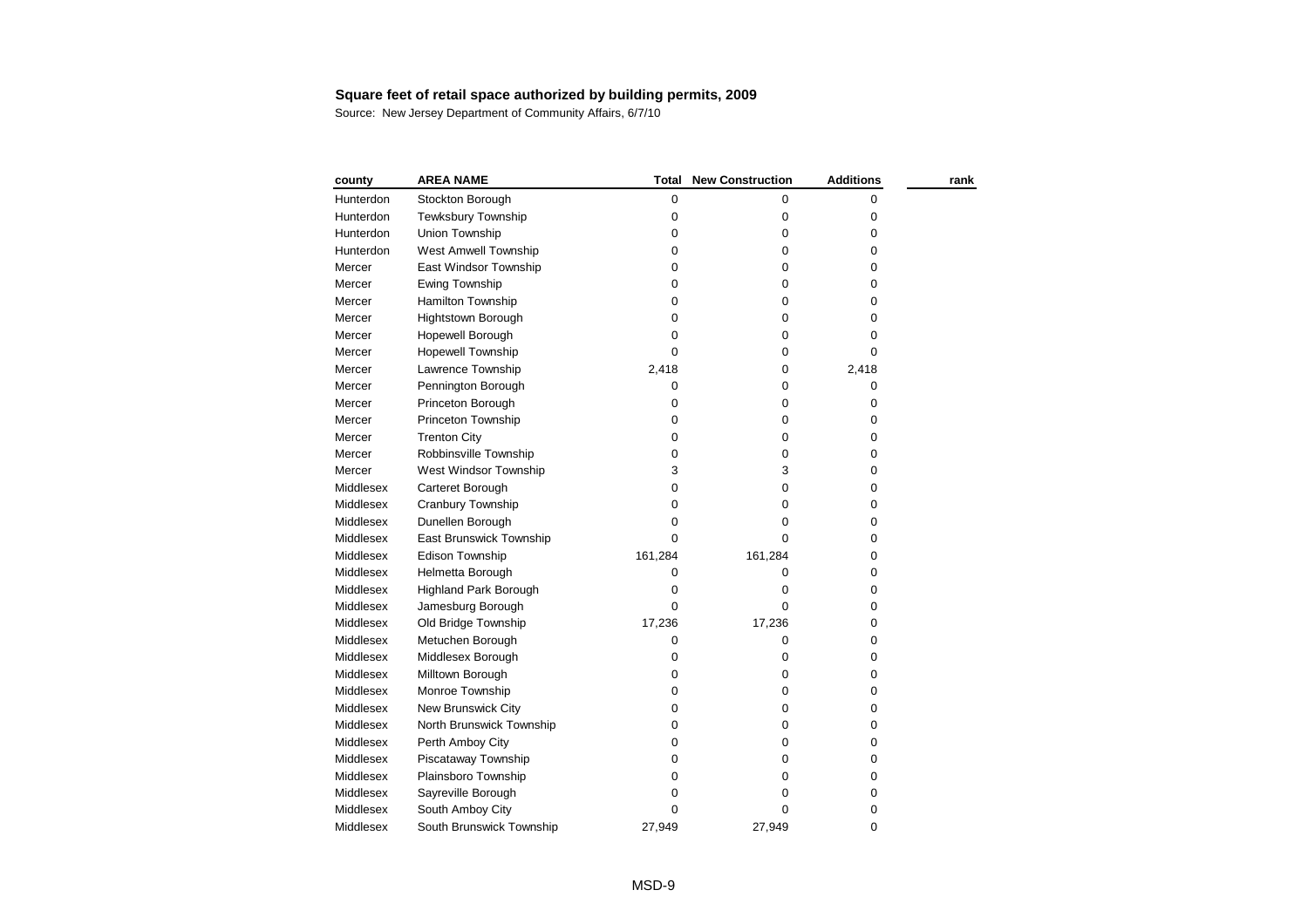| county    | <b>AREA NAME</b>             | Total     | <b>New Construction</b> | <b>Additions</b> | rank |
|-----------|------------------------------|-----------|-------------------------|------------------|------|
| Middlesex | South Plainfield Borough     | 0         | 0                       | 0                |      |
| Middlesex | South River Borough          | 0         | 0                       | 0                |      |
| Middlesex | Spotswood Borough            | 2,258     | 0                       | 2,258            |      |
| Middlesex | Woodbridge Township          | 78,851    | 69,570                  | 9,281            |      |
| Monmouth  | Allenhurst Borough           | 0         | 0                       | 0                |      |
| Monmouth  | Allentown Borough            | 0         | 0                       | 0                |      |
| Monmouth  | <b>Asbury Park City</b>      | 0         | 0                       | 0                |      |
| Monmouth  | Atlantic Highlands Borough   | 2         | $\overline{2}$          | 0                |      |
| Monmouth  | Avon-by-the-Sea Borough      | 0         | 0                       | 0                |      |
| Monmouth  | Belmar Borough               | 0         | 0                       | 0                |      |
| Monmouth  | <b>Bradley Beach Borough</b> | 0         | 0                       | 0                |      |
| Monmouth  | <b>Brielle Borough</b>       | 0         | 0                       | 0                |      |
| Monmouth  | <b>Colts Neck Township</b>   | 0         | 0                       | 0                |      |
| Monmouth  | Deal Borough                 | 0         | 0                       | 0                |      |
| Monmouth  | Eatontown Borough            | 30,037    | 0                       | 30,037           |      |
| Monmouth  | Englishtown Borough          | 0         | 0                       | 0                |      |
| Monmouth  | Fair Haven Borough           | 0         | 0                       | 0                |      |
| Monmouth  | Farmingdale Borough          | 0         | 0                       | 0                |      |
| Monmouth  | Freehold Borough             | 0         | 0                       | 0                |      |
| Monmouth  | Freehold Township            | 0         | 0                       | 0                |      |
| Monmouth  | Highlands Borough            | $\pmb{0}$ | 0                       | 0                |      |
| Monmouth  | <b>Holmdel Township</b>      | 0         | 0                       | 0                |      |
| Monmouth  | <b>Howell Township</b>       | 14,101    | 14,101                  | 0                |      |
| Monmouth  | Interlaken Borough           | 0         | 0                       | 0                |      |
| Monmouth  | Keansburg Borough            | 0         | 0                       | 0                |      |
| Monmouth  | Keyport Borough              | 0         | 0                       | 0                |      |
| Monmouth  | Little Silver Borough        | 0         | 0                       | 0                |      |
| Monmouth  | Loch Arbour Village          | 0         | 0                       | 0                |      |
| Monmouth  | Long Branch City             | 0         | 0                       | 0                |      |
| Monmouth  | Manalapan Township           | 0         | 0                       | 0                |      |
| Monmouth  | Manasquan Borough            | 1,894     | 0                       | 1,894            |      |
| Monmouth  | Marlboro Township            | $\pmb{0}$ | 0                       | 0                |      |
| Monmouth  | Matawan Borough              | 6,508     | 0                       | 6,508            |      |
| Monmouth  | Aberdeen Township            | 0         | 0                       | 0                |      |
| Monmouth  | Middletown Township          | 0         | 0                       | 0                |      |
| Monmouth  | Millstone Township           | 0         | 0                       | 0                |      |
| Monmouth  | Monmouth Beach Borough       | 0         | 0                       | 0                |      |
| Monmouth  | Neptune Township             | 0         | 0                       | 0                |      |
|           |                              |           |                         |                  |      |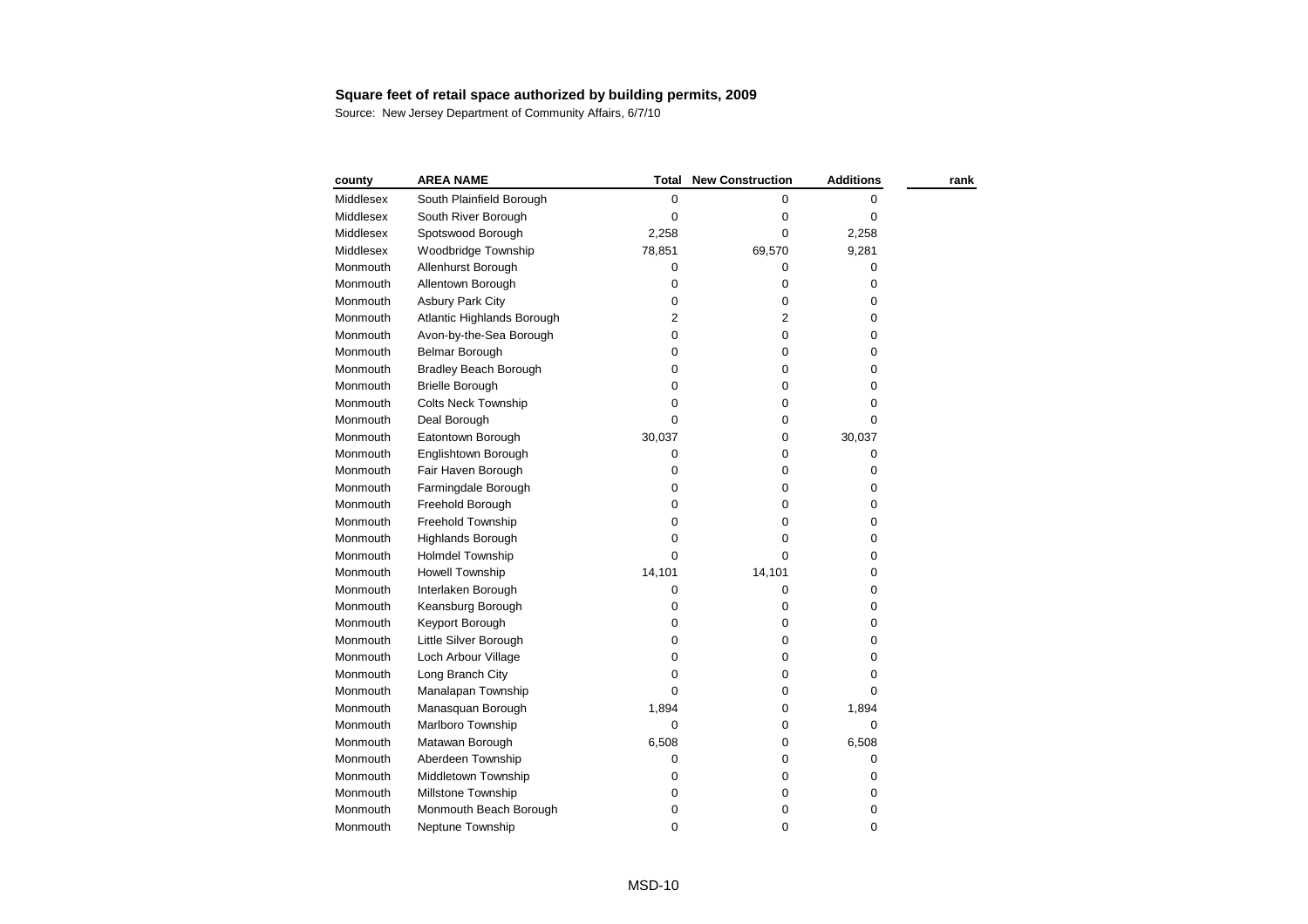| county        | <b>AREA NAME</b>            | Total     | <b>New Construction</b> | <b>Additions</b> | rank |
|---------------|-----------------------------|-----------|-------------------------|------------------|------|
| Monmouth      | Neptune City Borough        | 1,660     | 1,660                   | 0                |      |
| Monmouth      | <b>Tinton Falls Borough</b> | 0         | 0                       | 0                |      |
| Monmouth      | Ocean Township              | 0         | 0                       | 0                |      |
| Monmouth      | Oceanport Borough           | 0         | $\mathbf 0$             | 0                |      |
| Monmouth      | Hazlet Township             | 0         | 0                       | 0                |      |
| Monmouth      | Red Bank Borough            | 0         | 0                       | 0                |      |
| Monmouth      | Roosevelt Borough           | 0         | 0                       | 0                |      |
| Monmouth      | Rumson Borough              | 0         | 0                       | 0                |      |
| Monmouth      | Sea Bright Borough          | 0         | $\mathbf 0$             | 0                |      |
| Monmouth      | Sea Girt Borough            | 0         | 0                       | 0                |      |
| Monmouth      | Shrewsbury Borough          | $\pmb{0}$ | 0                       | 0                |      |
| Monmouth      | Shrewsbury Township         | 0         | 0                       | 0                |      |
| Monmouth      | Lake Como Borough           | 0         | 0                       | 0                |      |
| Monmouth      | Spring Lake Borough         | 0         | 0                       | 0                |      |
| Monmouth      | Spring Lake Heights Boro    | 0         | 0                       | 0                |      |
| Monmouth      | Union Beach Borough         | 0         | $\mathbf 0$             | 0                |      |
| Monmouth      | Upper Freehold Township     | 0         | 0                       | 0                |      |
| Monmouth      | Wall Township               | 7,724     | 7,724                   | 0                |      |
| Monmouth      | West Long Branch Borough    | 0         | 0                       | 0                |      |
| Morris        | <b>Boonton Town</b>         | 0         | 0                       | 0                |      |
| Morris        | <b>Boonton Township</b>     | 0         | 0                       | 0                |      |
| Morris        | <b>Butler Borough</b>       | 0         | 0                       | 0                |      |
| Morris        | Chatham Borough             | 0         | 0                       | 0                |      |
| Morris        | Chatham Township            | $\pmb{0}$ | 0                       | 0                |      |
| <b>Morris</b> | Chester Borough             | 0         | 0                       | 0                |      |
| Morris        | <b>Chester Township</b>     | 0         | 0                       | 0                |      |
| Morris        | Denville Township           | 0         | 0                       | 0                |      |
| <b>Morris</b> | Dover Town                  | 0         | 0                       | 0                |      |
| Morris        | East Hanover Township       | 0         | $\pmb{0}$               | 0                |      |
| Morris        | Florham Park Borough        | 0         | 0                       | 0                |      |
| <b>Morris</b> | Hanover Township            | 0         | $\mathbf 0$             | 0                |      |
| Morris        | Harding Township            | 0         | $\pmb{0}$               | 0                |      |
| Morris        | Jefferson Township          | 0         | 0                       | 0                |      |
| <b>Morris</b> | Kinnelon Borough            | 0         | 0                       | 0                |      |
| Morris        | Lincoln Park Borough        | 0         | 0                       | 0                |      |
| Morris        | Madison Borough             | 0         | 0                       | 0                |      |
| <b>Morris</b> | Mendham Borough             | 0         | 0                       | 0                |      |
| Morris        | Mendham Township            | 0         | 0                       | 0                |      |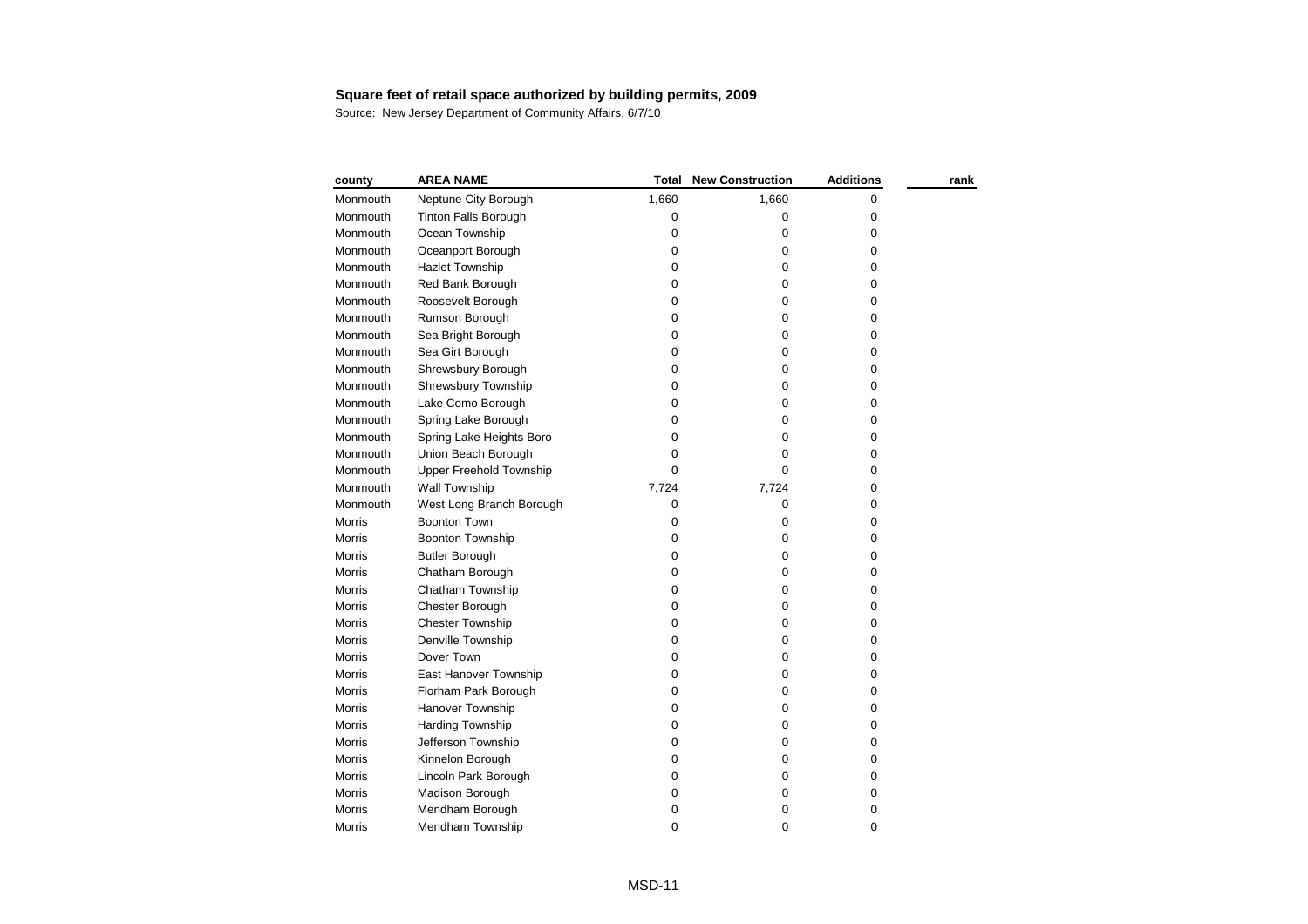| county        | <b>AREA NAME</b>           | <b>Total</b> | <b>New Construction</b> | <b>Additions</b> | rank |
|---------------|----------------------------|--------------|-------------------------|------------------|------|
| <b>Morris</b> | Mine Hill Township         | $\mathbf 0$  | 0                       | 0                |      |
| Morris        | Montville Township         | 0            | 0                       | 0                |      |
| Morris        | Morris Township            | 0            | 0                       | 0                |      |
| <b>Morris</b> | Morris Plains Borough      | $\mathbf 0$  | 0                       | 0                |      |
| Morris        | Morristown Town            | 722          | 0                       | 722              |      |
| Morris        | Mountain Lakes Borough     | 0            | 0                       | 0                |      |
| Morris        | Mount Arlington Borough    | 0            | 0                       | 0                |      |
| Morris        | Mount Olive Township       | 0            | 0                       | 0                |      |
| Morris        | Netcong Borough            | 0            | 0                       | 0                |      |
| Morris        | Parsippany-Troy Hills Twp  | 2,327        | 0                       | 2,327            |      |
| Morris        | Long Hill Township         | 277          | 0                       | 277              |      |
| Morris        | Pequannock Township        | 1,995        | 1,995                   | 0                |      |
| Morris        | Randolph Township          | $\pmb{0}$    | 0                       | 0                |      |
| Morris        | Riverdale Borough          | 0            | 0                       | 0                |      |
| Morris        | Rockaway Borough           | 0            | 0                       | 0                |      |
| Morris        | Rockaway Township          | 0            | 0                       | 0                |      |
| Morris        | Roxbury Township           | 0            | 0                       | 0                |      |
| Morris        | Victory Gardens Borough    | 0            | 0                       | 0                |      |
| <b>Morris</b> | <b>Washington Township</b> | 0            | 0                       | 0                |      |
| Morris        | Wharton Borough            | 0            | 0                       | 0                |      |
| Ocean         | Barnegat Light Borough     | 0            | 0                       | 0                |      |
| Ocean         | Bay Head Borough           | 0            | 0                       | 0                |      |
| Ocean         | Beach Haven Borough        | 2,059        | 0                       | 2,059            |      |
| Ocean         | Beachwood Borough          | 0            | 0                       | 0                |      |
| Ocean         | <b>Berkeley Township</b>   | $\mathbf 0$  | 0                       | 0                |      |
| Ocean         | <b>Brick Township</b>      | 127,852      | 124,357                 | 3,495            |      |
| Ocean         | Toms River Township        | 5,764        | 5,763                   | 1                |      |
| Ocean         | Eagleswood Township        | 0            | 0                       | 0                |      |
| Ocean         | Harvey Cedars Borough      | 0            | 0                       | 0                |      |
| Ocean         | Island Heights Borough     | 0            | 0                       | 0                |      |
| Ocean         | Jackson Township           | 0            | 0                       | 0                |      |
| Ocean         | Lacey Township             | 0            | 0                       | 0                |      |
| Ocean         | Lakehurst Borough          | 0            | 0                       | 0                |      |
| Ocean         | Lakewood Township          | 5,955        | 0                       | 5,955            |      |
| Ocean         | Lavallette Borough         | 0            | 0                       | 0                |      |
| Ocean         | Little Egg Harbor Township | 9,605        | 9,605                   | 0                |      |
| Ocean         | Long Beach Township        | 0            | 0                       | 0                |      |
| Ocean         | Manchester Township        | 0            | 0                       | 0                |      |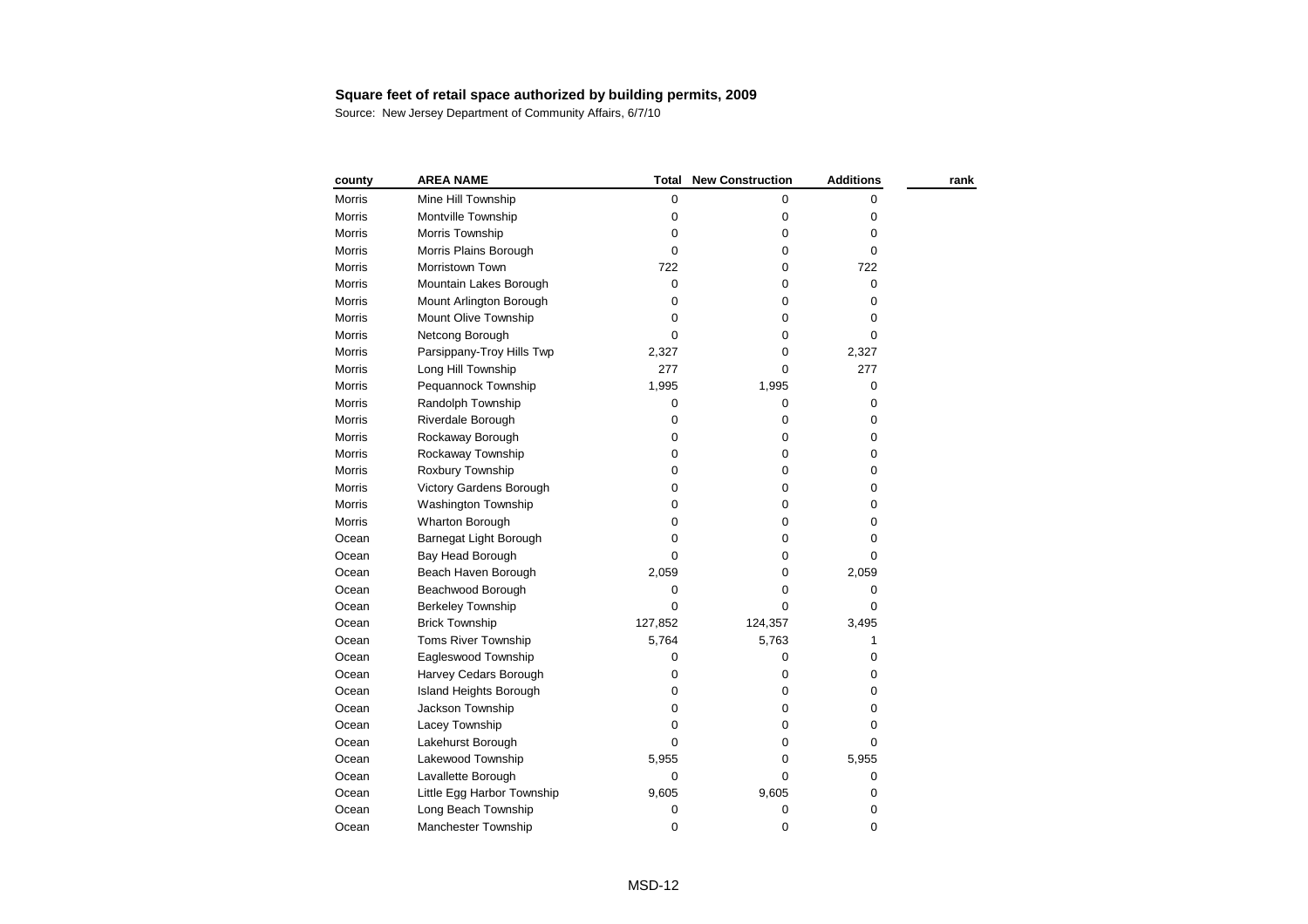| county  | <b>AREA NAME</b>            | Total       | <b>New Construction</b> | <b>Additions</b> | rank |
|---------|-----------------------------|-------------|-------------------------|------------------|------|
| Ocean   | Mantoloking Borough         | 0           | 0                       | 0                |      |
| Ocean   | Ocean Township              | 0           | 0                       | 0                |      |
| Ocean   | Ocean Gate Borough          | 0           | 0                       | 0                |      |
| Ocean   | Pine Beach Borough          | 0           | 0                       | 0                |      |
| Ocean   | <b>Plumsted Township</b>    | $\Omega$    | $\Omega$                | 0                |      |
| Ocean   | Point Pleasant Borough      | 14,115      | 14,115                  | 0                |      |
| Ocean   | Point Pleasant Beach Boro   | 0           | 0                       | 0                |      |
| Ocean   | Seaside Heights Borough     | 0           | 0                       | 0                |      |
| Ocean   | Seaside Park Borough        | 0           | 0                       | 0                |      |
| Ocean   | Ship Bottom Borough         | 940         | 0                       | 940              |      |
| Ocean   | South Toms River Borough    | 0           | 0                       | 0                |      |
| Ocean   | <b>Stafford Township</b>    | 3,618       | 3,618                   | 0                |      |
| Ocean   | Surf City Borough           | 0           | 0                       | 0                |      |
| Ocean   | <b>Tuckerton Borough</b>    | 0           | 0                       | 0                |      |
| Ocean   | <b>Barnegat Township</b>    | 0           | 0                       | 0                |      |
| Passaic | <b>Bloomingdale Borough</b> | 0           | 0                       | 0                |      |
| Passaic | <b>Clifton City</b>         | 0           | 0                       | 0                |      |
| Passaic | Haledon Borough             | 0           | 0                       | 0                |      |
| Passaic | Hawthorne Borough           | $\Omega$    | 0                       | $\mathbf 0$      |      |
| Passaic | Little Falls Township       | 448         | 0                       | 448              |      |
| Passaic | North Haledon Borough       | 0           | 0                       | 0                |      |
| Passaic | Passaic City                | 0           | 0                       | $\mathbf 0$      |      |
| Passaic | Paterson City               | 7,938       | 4,966                   | 2,972            |      |
| Passaic | Pompton Lakes Borough       | 0           | 0                       | 0                |      |
| Passaic | Prospect Park Borough       | 0           | 0                       | 0                |      |
| Passaic | Ringwood Borough            | $\mathbf 0$ | 0                       | 0                |      |
| Passaic | <b>Totowa Borough</b>       | 0           | 0                       | 0                |      |
| Passaic | Wanaque Borough             | 0           | 0                       | 0                |      |
| Passaic | Wayne Township              | 0           | $\mathbf 0$             | 0                |      |
| Passaic | West Milford Township       | 0           | $\pmb{0}$               | 0                |      |
| Passaic | Woodland Park Borough       | $\mathbf 0$ | $\mathbf 0$             | 0                |      |
| Salem   | Alloway Township            | 0           | $\mathbf 0$             | 0                |      |
| Salem   | Elmer Borough               | 0           | 0                       | 0                |      |
| Salem   | Elsinboro Township          | 0           | 0                       | 0                |      |
| Salem   | Lower Alloways Creek Twp    | 0           | 0                       | 0                |      |
| Salem   | Mannington Township         | 0           | $\mathbf 0$             | 0                |      |
| Salem   | <b>Oldmans Township</b>     | 0           | 0                       | 0                |      |
| Salem   | Penns Grove Borough         | 0           | 0                       | 0                |      |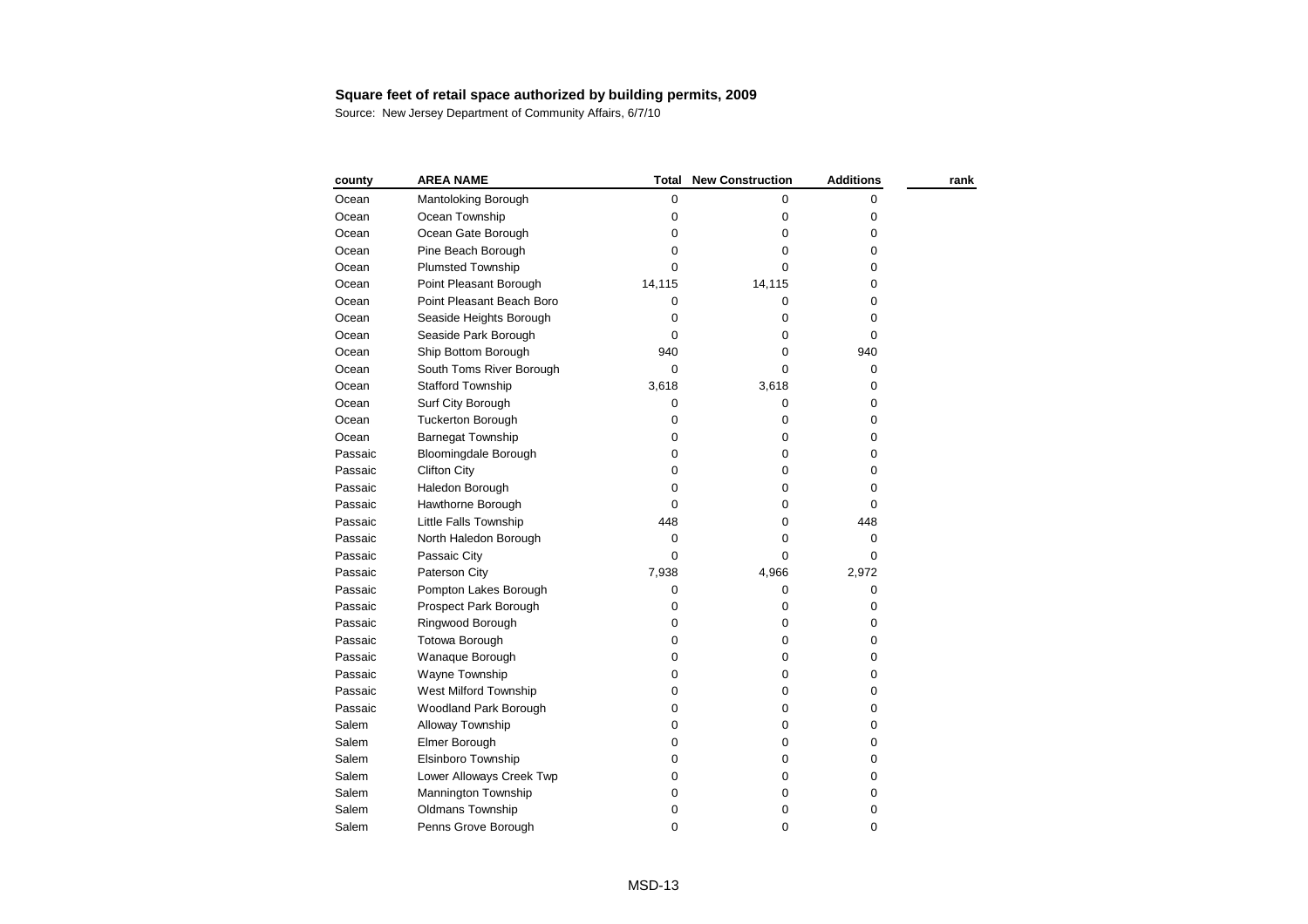| county        | <b>AREA NAME</b>                 | <b>Total</b> | <b>New Construction</b> | <b>Additions</b> | rank |
|---------------|----------------------------------|--------------|-------------------------|------------------|------|
| Salem         | Pennsville Township              | 0            | 0                       | 0                |      |
| Salem         | Pilesgrove Township              | 0            | $\pmb{0}$               | 0                |      |
| Salem         | Pittsgrove Township              | $\pmb{0}$    | 0                       | 0                |      |
| Salem         | Quinton Township                 | 0            | 0                       | 0                |      |
| Salem         | Salem City                       | 0            | 0                       | 0                |      |
| Salem         | <b>Carneys Point Township</b>    | $\Omega$     | 0                       | 0                |      |
| Salem         | <b>Upper Pittsgrove Township</b> | 0            | 0                       | 0                |      |
| Salem         | Woodstown Borough                | 0            | 0                       | 0                |      |
| Somerset      | <b>Bedminster Township</b>       | 0            | 0                       | 0                |      |
| Somerset      | <b>Bernards Township</b>         | 0            | $\pmb{0}$               | 0                |      |
| Somerset      | Bernardsville Borough            | 0            | 0                       | 0                |      |
| Somerset      | Bound Brook Borough              | 0            | $\pmb{0}$               | 0                |      |
| Somerset      | <b>Branchburg Township</b>       | 0            | 0                       | 0                |      |
| Somerset      | <b>Bridgewater Township</b>      | 0            | 0                       | 0                |      |
| Somerset      | Far Hills Borough                | 0            | 0                       | 0                |      |
| Somerset      | Franklin Township                | 0            | 0                       | 0                |      |
| Somerset      | Green Brook Township             | 0            | 0                       | 0                |      |
| Somerset      | Hillsborough Township            | $\Omega$     | 0                       | 0                |      |
| Somerset      | Manville Borough                 | 0            | 0                       | 0                |      |
| Somerset      | Millstone Borough                | 0            | 0                       | 0                |      |
| Somerset      | Montgomery Township              | 0            | 0                       | 0                |      |
| Somerset      | North Plainfield Borough         | $\pmb{0}$    | 0                       | 0                |      |
| Somerset      | Peapack-Gladstone Boro           | 0            | 0                       | 0                |      |
| Somerset      | Raritan Borough                  | 0            | $\pmb{0}$               | 0                |      |
| Somerset      | Rocky Hill Borough               | 0            | 0                       | 0                |      |
| Somerset      | Somerville Borough               | 0            | 0                       | 0                |      |
| Somerset      | South Bound Brook Boro           | 0            | 0                       | 0                |      |
| Somerset      | Warren Township                  | 0            | 0                       | 0                |      |
| Somerset      | Watchung Borough                 | 0            | 0                       | 0                |      |
| <b>Sussex</b> | Andover Borough                  | $\Omega$     | 0                       | 0                |      |
| <b>Sussex</b> | Andover Township                 | 0            | 0                       | 0                |      |
| Sussex        | <b>Branchville Borough</b>       | 0            | 0                       | 0                |      |
| Sussex        | <b>Byram Township</b>            | 0            | 0                       | 0                |      |
| <b>Sussex</b> | Frankford Township               | 2,800        | 2,800                   | 0                |      |
| <b>Sussex</b> | Franklin Borough                 | 0            | $\pmb{0}$               | 0                |      |
| <b>Sussex</b> | Fredon Township                  | 0            | 0                       | 0                |      |
| <b>Sussex</b> | Green Township                   | 0            | 0                       | 0                |      |
| <b>Sussex</b> | Hamburg Borough                  | 0            | 0                       | 0                |      |
|               |                                  |              |                         |                  |      |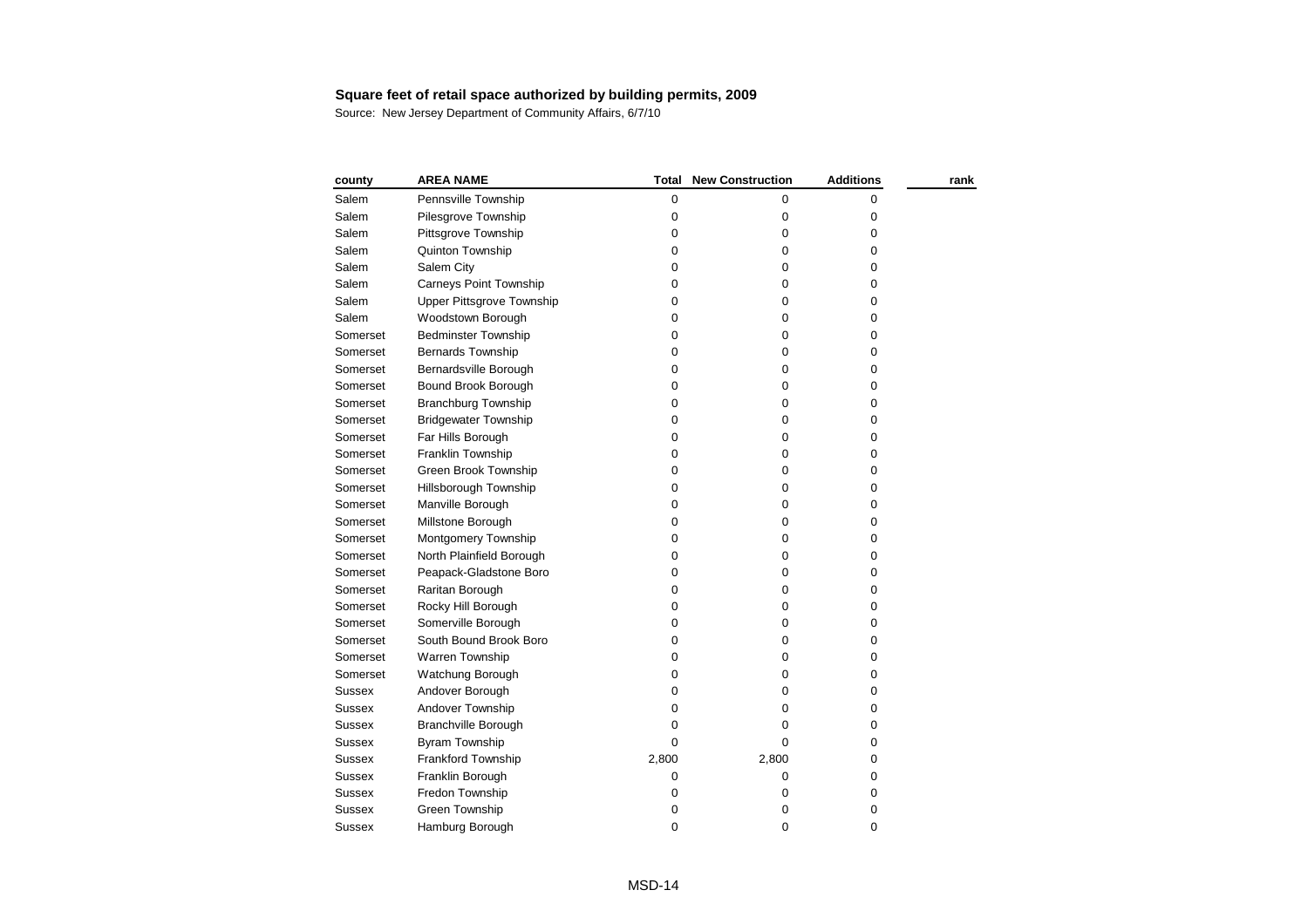| county        | <b>AREA NAME</b>                 | Total       | <b>New Construction</b> | <b>Additions</b> | rank |
|---------------|----------------------------------|-------------|-------------------------|------------------|------|
| <b>Sussex</b> | <b>Hampton Township</b>          | 24,000      | 24,000                  | 0                |      |
| <b>Sussex</b> | Hardyston Township               | 0           | 0                       | 0                |      |
| <b>Sussex</b> | <b>Hopatcong Borough</b>         | 0           | 0                       | 0                |      |
| Sussex        | Lafayette Township               | 15,150      | 15,150                  | 0                |      |
| <b>Sussex</b> | Montague Township                | 0           | 0                       | 0                |      |
| <b>Sussex</b> | Newton Town                      | 0           | 0                       | 0                |      |
| <b>Sussex</b> | Ogdensburg Borough               | 0           | 0                       | 0                |      |
| <b>Sussex</b> | Sandyston Township               | 0           | 0                       | 0                |      |
| Sussex        | Sparta Township                  | 87,057      | 70,057                  | 17,000           |      |
| Sussex        | Stanhope Borough                 | 0           | 0                       | 0                |      |
| <b>Sussex</b> | <b>Stillwater Township</b>       | 0           | 0                       | 0                |      |
| <b>Sussex</b> | Sussex Borough                   | 0           | 0                       | 0                |      |
| Sussex        | Vernon Township                  | 80          | 0                       | 80               |      |
| <b>Sussex</b> | Walpack Township                 | $\mathbf 0$ | 0                       | 0                |      |
| <b>Sussex</b> | Wantage Township                 | 6,967       | 0                       | 6,967            |      |
| Union         | <b>Berkeley Heights Township</b> | 0           | 0                       | 0                |      |
| Union         | <b>Clark Township</b>            | 0           | 0                       | 0                |      |
| Union         | Cranford Township                | 0           | 0                       | 0                |      |
| Union         | Elizabeth City                   | 3,383       | 2,279                   | 1,104            |      |
| Union         | Fanwood Borough                  | 0           | 0                       | 0                |      |
| Union         | Garwood Borough                  | 0           | 0                       | 0                |      |
| Union         | Hillside Township                | 0           | 0                       | 0                |      |
| Union         | Kenilworth Borough               | 0           | $\pmb{0}$               | 0                |      |
| Union         | <b>Linden City</b>               | 0           | 0                       | 0                |      |
| Union         | Mountainside Borough             | $\Omega$    | 0                       | 0                |      |
| Union         | New Providence Borough           | 47,133      | 0                       | 47,133           |      |
| Union         | <b>Plainfield City</b>           | 0           | 0                       | 0                |      |
| Union         | Rahway City                      | 0           | 0                       | 0                |      |
| Union         | Roselle Borough                  | 0           | 0                       | 0                |      |
| Union         | Roselle Park Borough             | 0           | 0                       | 0                |      |
| Union         | Scotch Plains Township           | 0           | 0                       | 0                |      |
| Union         | Springfield Township             | 0           | 0                       | 0                |      |
| Union         | <b>Summit City</b>               | $\mathbf 0$ | 0                       | 0                |      |
| Union         | Union Township                   | 7,533       | 7,533                   | 0                |      |
| Union         | <b>Westfield Town</b>            | 0           | 0                       | 0                |      |
| Union         | Winfield Township                | 0           | 0                       | 0                |      |
| Warren        | <b>Allamuchy Township</b>        | 0           | 0                       | 0                |      |
| Warren        | Alpha Borough                    | 0           | 0                       | 0                |      |